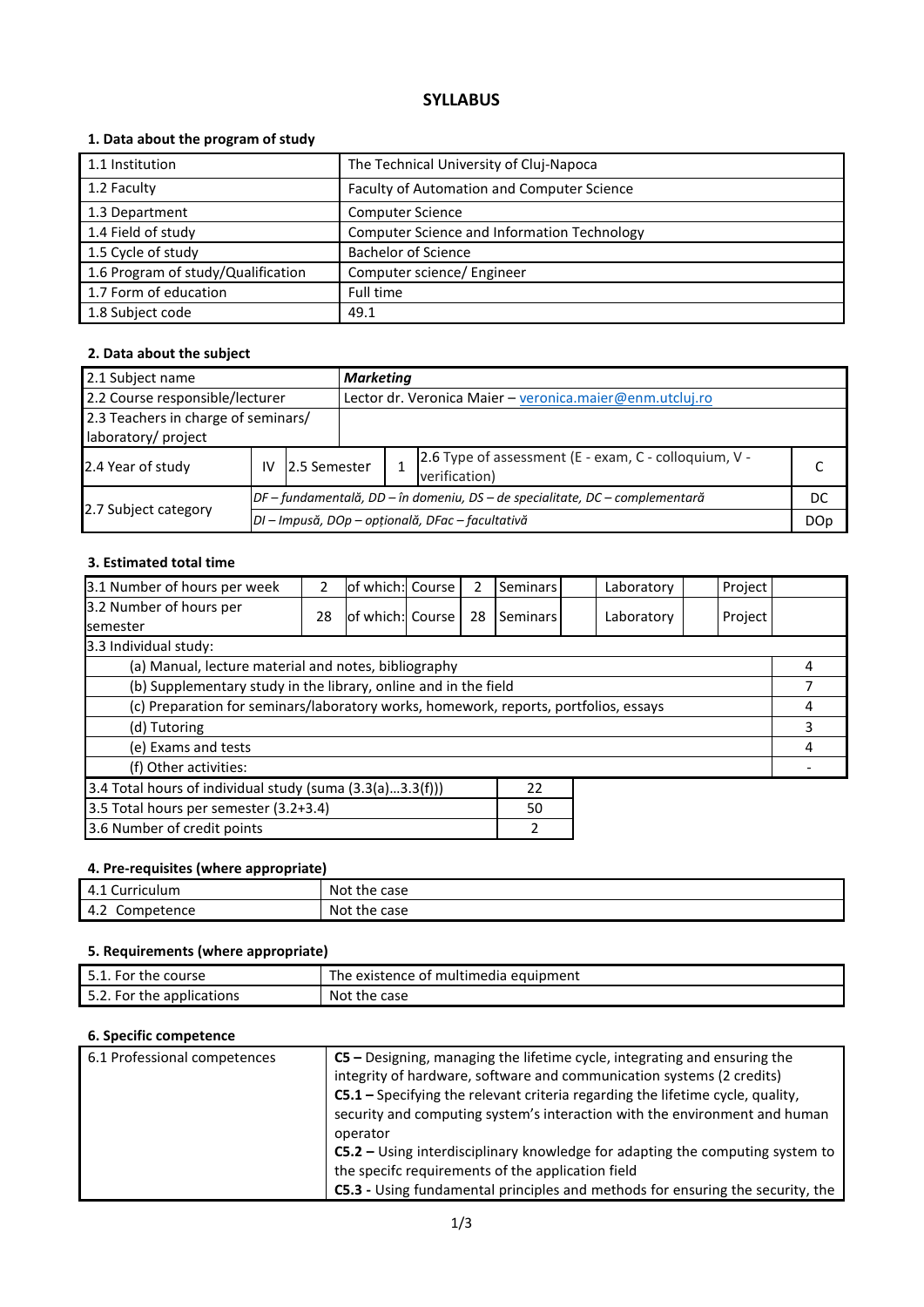|                       | safety and ease of exploitation of the computing systems<br>C5.4 - Adequate utilization of quality, safety and security standards in<br>information processing<br>C5.5 - Realization of a project including problem identification and analysis,<br>design and development, while proving the understanding of the basic quality<br>needs and requirements |
|-----------------------|------------------------------------------------------------------------------------------------------------------------------------------------------------------------------------------------------------------------------------------------------------------------------------------------------------------------------------------------------------|
| 6.2 Cross competences | CT1 - Honorable, responsible, ethical behavior, in the spirit of the law, in order<br>to ensure the professional reputation (1 credit)                                                                                                                                                                                                                     |

#### **7. Discipline objective (as results from the** *key competences gained***)**

| 7.1 General objective   | Understand, assimilate and use of basic marketing concepts, principles and   |  |  |
|-------------------------|------------------------------------------------------------------------------|--|--|
|                         | techniques                                                                   |  |  |
| 7.2 Specific objectives | Understand the marketing orientation, the components of the marketing mix,   |  |  |
|                         | the methods and techniques for collecting and processing marketing data, the |  |  |
|                         | strategic analysis determining the competitive advantage, the market         |  |  |
|                         | segmentation and the buying decision criteria.                               |  |  |

#### **8. Contents**

| 8.1 Lectures                                                                                                                                                                                                                                                                               | Hours          | Teaching methods                                                      | <b>Notes</b> |
|--------------------------------------------------------------------------------------------------------------------------------------------------------------------------------------------------------------------------------------------------------------------------------------------|----------------|-----------------------------------------------------------------------|--------------|
| Marketing role in big and small companies and in society: to<br>contribute to company prosperity through creating a high value for<br>the customers; to make the company responsible on the long range<br>in front of community, society and environment. Marketing specific<br>activities | 2              |                                                                       |              |
| Marketing concepts (philosophies) in contemporary organizations:<br>Volume? Quality? Sales? Customer satisfaction?                                                                                                                                                                         | 2              |                                                                       |              |
| Marketing environment analysis. Micro and macro environment:<br>suppliers, interest groups, customers, economic, demographic,<br>technological, natural, legal and cultural environment                                                                                                    | $\overline{2}$ | multimedia                                                            |              |
| Marketing research: research plan, data collection; data analysis<br>quantitative and qualitative techniques; experiments; research<br>report. Marketing information systems                                                                                                               | 2              | presentation on-line/<br>onsite, interactivity<br>by exemplifying the |              |
| Marketing strategic planning: creating and maintaining the balance<br>between objectives, resources and market opportunities. Methods<br>of strategic analysis.                                                                                                                            | 2              | presented concepts,<br>using the questions-<br>answer method          |              |
| Designing the strategic plan at four levels: company, divisions,<br>strategic units and brands                                                                                                                                                                                             | $\overline{2}$ | during the course,<br>discussing case                                 |              |
| Consumer behavior analysis: patterns of behavior                                                                                                                                                                                                                                           | 2              | studies, playing                                                      |              |
| Buying decision process                                                                                                                                                                                                                                                                    | $\overline{2}$ | thematic strategy                                                     |              |
| Market segmentation. Criteria and methods of market<br>segmentation                                                                                                                                                                                                                        | 2              | game, interactive<br>lectures                                         |              |
| Product policy. Product life cycle. Researching and developing new<br>products                                                                                                                                                                                                             | $\overline{2}$ |                                                                       |              |
| Product strategies for the life cycle stages. Positioning strategies                                                                                                                                                                                                                       | 2              |                                                                       |              |
| Pricing. Pricing policy objectives. Pricing and legal constraints.<br>Pricing policies: market penetration and market skimming                                                                                                                                                             | 2              |                                                                       |              |
| Product distribution. Choosing the distribution channels. Managing<br>and controlling the distribution channels                                                                                                                                                                            | $\overline{2}$ |                                                                       |              |
| Marketing communication. Communication process. Marketing<br>communication mix: advertising,                                                                                                                                                                                               | 2              |                                                                       |              |

Bibliography

1. D. Catana, Gh. A. Catana, Fundamentals of Marketing, UTPRES, 2009

2. Gh. A. Catana, A. Dobra Constantinescu, Marketing in powerpoint, UTPRES, 2004

3. Gheorghe Alexandru Catană*, Marketing: filozofia succesului de piaţă*,vol. I, Editura Dacia, Cluj-Napoca 2003 *Virtual materials*

1. D. Catana, Gh. A. Catana, Marketing, 2010 [www.marketing.utcluj.ro](http://www.marketing.utcluj.ro/)